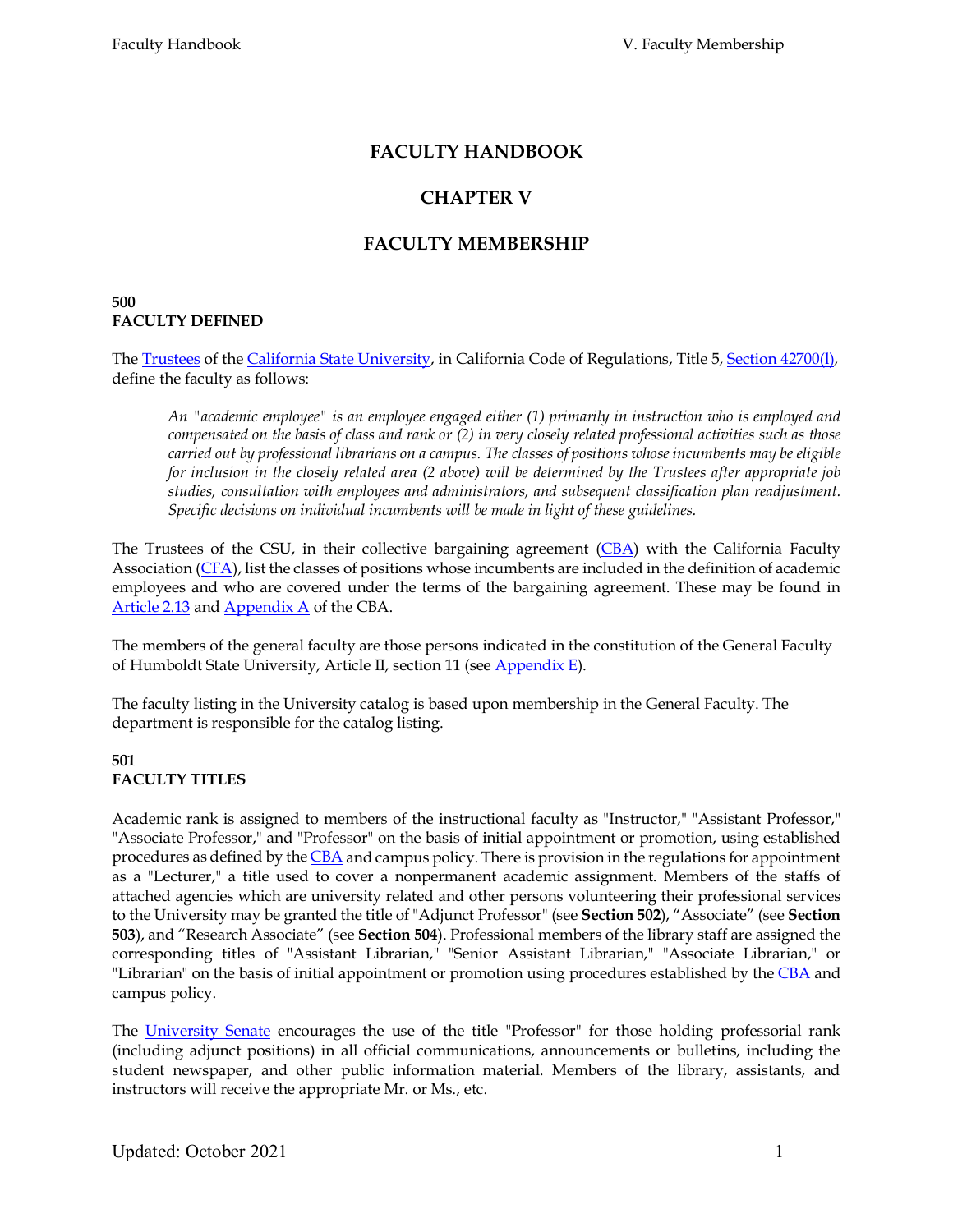## **502 ADJUNCT PROFESSOR**

Persons to be considered for designation as adjunct professor shall be appropriate professional personnel assigned to agencies attached to the University (such as the Cooperative Fishery Unit) or other persons volunteering their professional services to the University.

The criteria applied to persons being considered for designation as adjunct professor shall be those in **Section 500**. Specifically, the professional qualifications of the candidate for designation shall equal the qualifications expected of a faculty member, were one appointed to provide the same service.

The personnel committee of the department where the service is to be performed shall initiate and substantiate the proposal of a candidate for adjunct professor. The proposal and the supporting documents will be sent to the college personnel committee in the college where the service is performed. After due consideration and investigation, the college personnel committee shall forward the proposal, with its recommendation, to the President, or designee, for action.

The designation of the individuals with the title of adjunct professor is by action of the President, or designee, on the recommendation of the department and then college personnel committee. Such designation carries no rank or emolument, though such persons may be given library privileges and access to such facilities as are appropriate. For protection of both parties, a Volunteer Appointment Form will be filed annually, and will include teaching load information for each semester, if applicable.

Adjunct Professors shall be appointed for a term of five years. The five-year term is renewable upon the recommendation of the department personnel committee and the approval of the college personnel committee where the service is performed, such recommendation being based on the assumption that the candidate remains in the same relationship to the University and provides the same service as when first appointed.

Department and college personnel committees, in making recommendations, and the administration, in making appointments, are to consider any impacts on campus resources. Th[e Office of Academic](http://www2.humboldt.edu/aps/) Personnel [Services](http://www2.humboldt.edu/aps/) will provide an annual list to college deans in the fall listing adjunct faculty whose five-year appointments will expire during the academic year.

## **503 ASSOCIATE**

From time to time persons of distinguished academic preparation or accomplishments may seek, or be sought by the University, to associate temporarily for the purpose of the advancement of learning. Where such association is mutually beneficial and upon the recommendation of the appropriate department(s), acting as a committee-of-the-whole or through its personnel committee, the college dean may designate such persons as "Associate in [the appropriate academic discipline]." Such a designation carries no rank or emolument, though such persons may be given library privileges and access to such facilities as are appropriate.

The recommendation should include specific details relating to the criteria indicated above, including (1) the academic preparation or accomplishments that distinguish the person recommended; (2) the way in which learning and/or scholarship may be advanced by the association; (3) how it will mutually benefit the parties; (4) and the period of association, with the possibility of reappointment. The college dean will inform the Dean of the University Library of the acceptance of such a recommendation. For protection of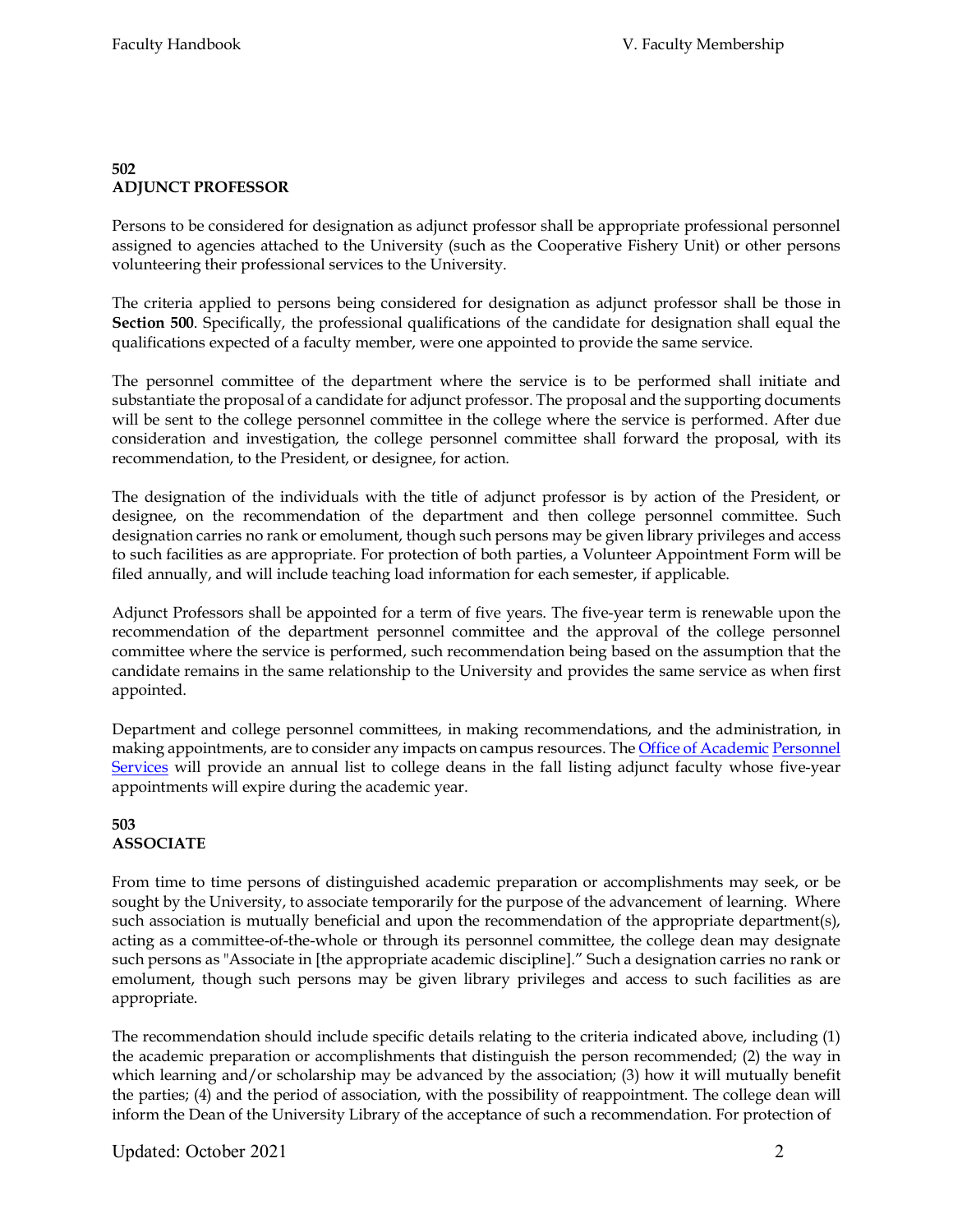both parties, a Volunteer Appointment Form will be filed annually, and will include teaching load information for each term, if applicable.

## **504 RESEARCH ASSOCIATE**

A Research Associate is envisioned as an individual who is a productive researcher and grants person. He or she would come to the University with external funding (grants, contracts, etc.) and would be provided with space on the campus. A close, physical working relationship between the Research Associate and the departmental faculty, students, and staff is clearly one of the objectives. While the University would provide laboratory space, it would not provide a salary or fringe benefits. The individual, if paid by grants through HSU, would be paid through HSU Foundation's payroll process.

The duties of the Research Associate are to serve as a colleague and as a resource for the department and for others in the college; to conduct research during their residency here; to prepare funding proposals; to be involved in the supervision of graduate student research; to serve as a resource for undergraduates, including lecturing in classes and giving seminars; and to advise students on careers in research, getting into graduate school, and job placement. Any grant or contract proposed would be submitted via Humboldt State University [Sponsored Programs Foundation, w](http://www2.humboldt.edu/hsuf/)ould follow the University's institutional routing procedure, and would have a member of the University's faculty as a co-investigator.

The benefits that will derive from these individuals include enhancement of the research reputation of the department, college, and university; the likelihood of additional funds for equipment, clerical and technical support, and overhead for the HSU Foundation; the financial support of advanced undergraduate and graduate students; and a subjective, but very important aspect of providing a positive role model.

There are costs, but they are relatively minor. Suitable office and laboratory space should be provided, as well as telephone and computer hook-up. The Research Associate will require University Library privileges and be permitted to purchase a parking permit. He or she must also be eligible to apply for HSU Foundation grants (supported by grant income), but only when the research project involves students.

The Research Associate is expected to have a terminal degree or equivalent and to have a record of productive scholarship or creative activity and successful fund raising. After being nominated for the position, a favorable vote by a majority of the departmental faculty is required to send a name forward. The designation of individuals as Research Associate is by action of the Provost on the recommendation of the college personnel committee and endorsement of the college dean. The term of appointment should be one to five years and may be renewed.

For protection of both parties, a [Volunteer Appointment Form](http://www2.humboldt.edu/forms/node/984) will be filed annually, and will include teaching load information for each semester, if applicable.

## **505 FACULTY RECRUITMENT**

The University and the faculty subscribe to the AAUP *Statement on Recruitment and Resignation of Faculty Members,* April 1961. The policy and procedure for recruitment of new faculty members is as follows:

Identification of candidates is the primary responsibility of the colleges and departments. Probationary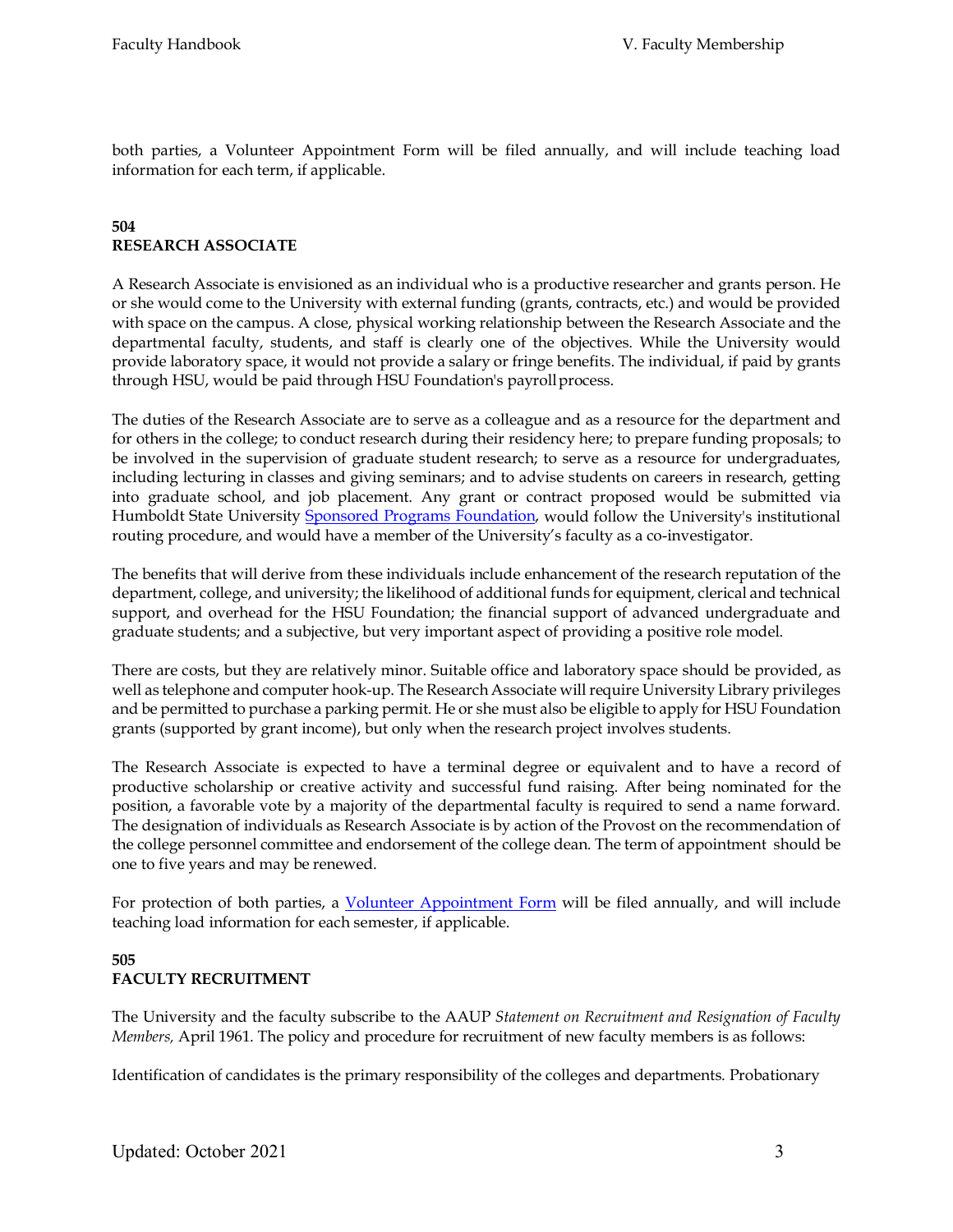position vacancy announcements are approved and issued by [Academic Personnel Services](http://www2.humboldt.edu/aps/) using a standard format. Temporary position vacancy announcements are approved and issued by the appropriate college or university library dean. Departments shall maintain candidate files and other documentation associated with the recruitment process for a minimum of three years.

Preliminary screening of applicants and identification of candidates will be the sole responsibility of the colleges and departments. Preliminary discussion of possible offer with the candidate will be undertaken by the college dean or department chair. This is a communication of possible salary, rank, teaching load, and other relevant information, and does not constitute an appointment offer. The desirable response should be to indicate whether such an offer would be accepted if made.

Offers of probationary and full-time temporary appointment will be made by the [Provost and Vice](http://www2.humboldt.edu/aavp/) [President for Academic Affairs](http://www2.humboldt.edu/aavp/) on the basis of recommendations from the college and accompanied by initiating unit faculty recommendations, except in emergency situations when consultation is not possible. Rank and step will be jointly determined by the Provost and Vice President for Academic Affairs in consultation with the dean. Offers of full-time or part-time temporary appointment will be made by the college dean on the basis of recommendations from the initiating unit faculty. Rank and step will be jointly determined by the dean/department chair.

#### **506 FACULTY APPOINTMENT**

The consultative process is used in all stages of recruiting new faculty unit employees, with the department being the initiating unit. New faculty unit employees are typically recruited at the assistant professor/senior assistant librarian rank unless the position or particular circumstances warrant a lower or a higher rank. In the case of higher rank, the candidate usually has held the same rank for which recommendation is being made. However, possession of advanced rank in itself does not necessarily justify advanced rank appointment. Except in emergency situations where consultation is not possible, an offer at a rank higher than an assistant professor/senior assistant librarian should have the college promotion committee's determination as to whether or not promotion to advanced rank would be considered if the appointee were a current faculty member.

A maximum of two years' service credit toward completion of the probationary period may be awarded for previous experience.

## **507 SUBSEQUENT APPOINTMENT**

Faculty members with probationary status must be appointed each year. The decision to retain a faculty employee is an administrative decision which is reached through the consultative process utilizing the procedure(s) outlined in  $\Delta$ ppendix I and in the [CBA.](http://www.calstate.edu/LaborRel/Contracts_HTML/CFA_CONTRACT/CFAtoc.shtml) Faculty committees, with the responsibility for evaluating and recommending continuing appointment, are at the department, college, library, and university levels. With the exception of faculty being appointed to second year, final recommendations are made by the University Faculty Personnel Committee to the President (currently the [Provost and Vice](http://www2.humboldt.edu/aavp/) [President for Academic Affairs](http://www2.humboldt.edu/aavp/) has been named the President's designee).

The process involved in the tenure decision is that of yearly periodic evaluation and subsequent appointment, with a performance review for the purpose of award of tenure in the final year. For additional information regarding faculty retention and promotion policies and procedure, see **Appendix** I of the Faculty Handbook an[d Article 12](http://www.calstate.edu/LaborRel/Contracts_HTML/CFA_CONTRACT/article12.shtml) of the CBA.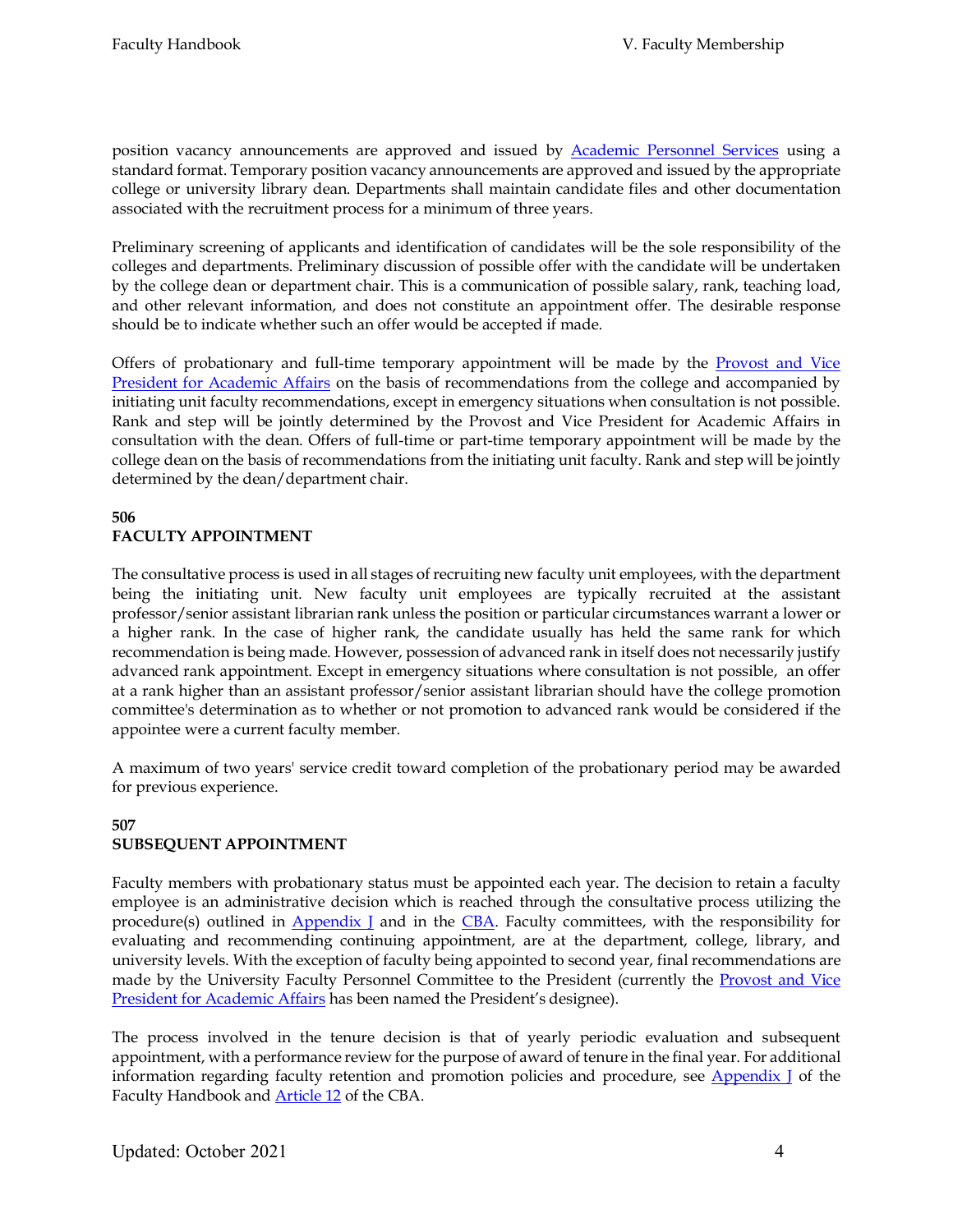#### **508 TENURE: FACULTY UNIT EMPLOYEES**

Tenure is acquired by the faculty member who has served a total of six (6) years of full time probationary service; who is retained, and who begins service for the seventh year, unless the appointment for that year is explicitly designated a terminal year.

The President may award tenure to any individual at the time of appointment or, under rare circumstances, before the normal six-year probationary period. The process involved in the tenure decision is that of yearly periodic evaluation and subsequent appointment, with a performance review, for

the purpose of award of tenure in the final year (see  $\Delta$ ppendix I). Criteria and standards for the award of tenure shall be those contained in Appendix J. For additional information, please refer to **Article 13.13** -[13.19](http://www.calstate.edu/LaborRel/Contracts_HTML/CFA_CONTRACT/article13.shtml) of the CBA.

## **509 FACULTY PROMOTIONS**

The development of procedures related to the promotion of faculty members from one rank to the next is a responsibility which rests in the General Faculty and has its origins with the applicable provisions of the [CBA. T](http://www.calstate.edu/LaborRel/Contracts_HTML/CFA_CONTRACT/CFAtoc.shtml)he subject is one of the few which is not handled in the [University Senate](http://www2.humboldt.edu/senate) but in the processes of the General Faculty as a whole. A copy of the faculty personnel policy and procedures document in effect is attached (see **Appendix** I). It provides that recommendations for promotion should originate at the lowest practicable level, usually the department, and that those recommendations are viewed and reviewed by the college personnel committee and the University Faculty Personnel Committee. Procedures and criteria are given, and faculty unit employee rights are outlined. In addition to the formal provisions in the document, it has been the custom for the University Faculty Personnel Committee to invite the Provost and [Vice President for Academic Affairs](http://www2.humboldt.edu/aavp/) to enter the dialogue at some point and to meet with the President in the final stages of the process to the end that consensus may, to the extent possible, be attained. For additional information, please refer t[o Article 14](http://www.calstate.edu/LaborRel/Contracts_HTML/CFA_CONTRACT/article14.shtml) of theCBA.

## **510**

# **PERSONNEL POLICY WITH REFERENCE TO RELATED FACULTY UNIT EMPLOYEES**

Personnel decisions regarding appointment, reappointment, tenure, and promotion shall be based on ability and fitness for the position. The Office of the Chancellor has issued the following statement:

*There shall be no blanket prohibition against the employment of close relatives. No one, however, may serve in capacities where he/she is required to make decisions on the personnel status of any close relative. Close relative is herein defined as husband-wife, father-mother, son-daughter, brothersister, step relative, or in-laws.*

## **511 TERMINATION OF PROBATIONARY FACULTY UNIT EMPLOYEES**

The termination of a probationary faculty unit employee's service is a process circumscribed by provisions of the  $\underline{CBA}$  and by the canons of professional supervisory function. In particular, the termination decision at the point when the issue of tenure is involved implies that, except in unusual cases, there has been a clear anticipation of the possibility over a period of time through the performance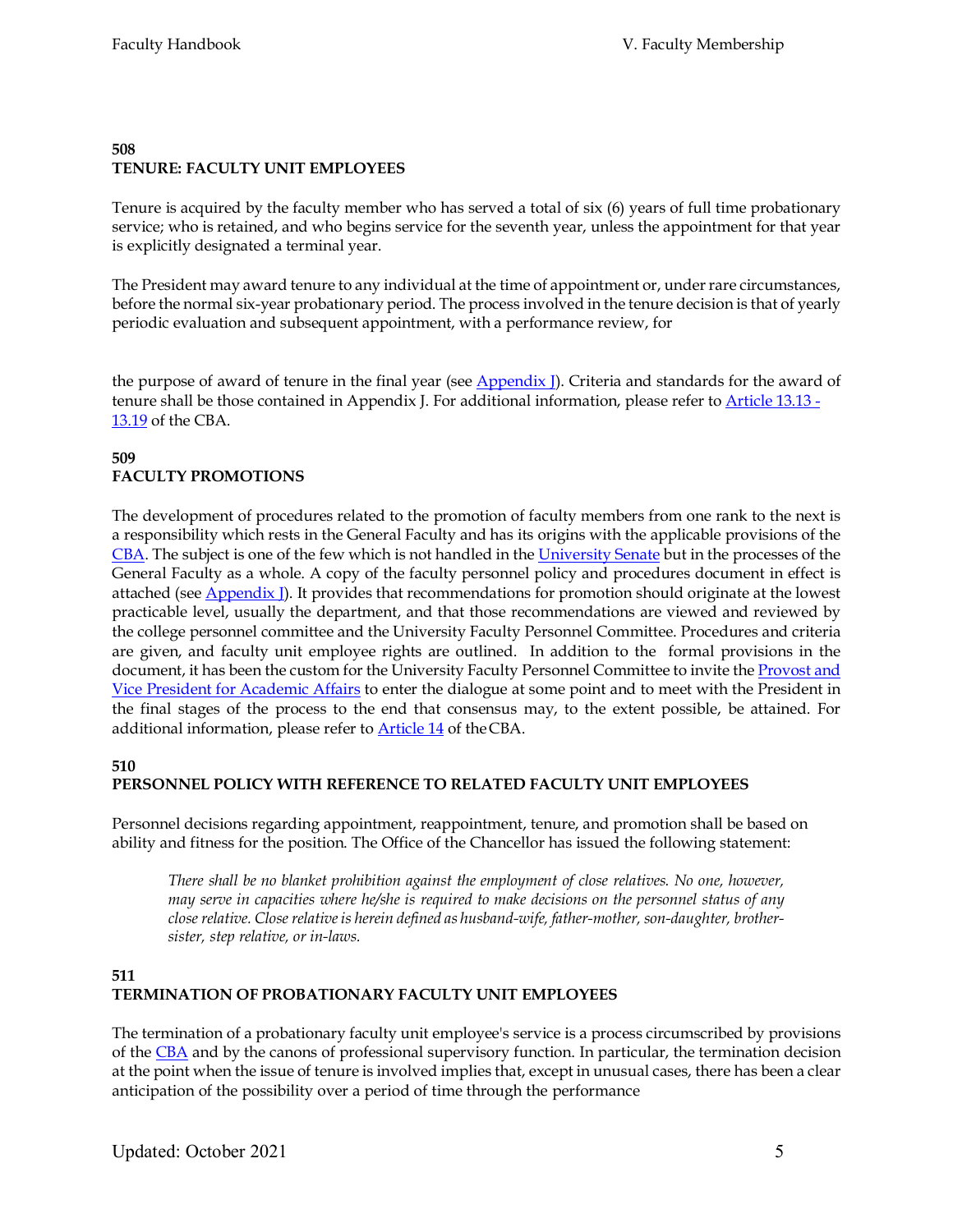review procedure. Provision is made in the CBA for probationary faculty unit employees who have served a minimum of three years probation to be appointed to a terminal year with no further appointment rights.

# **512**

# **RESIGNATION OF FACULTY MEMBERS**

The University and faculty subscribe to the AAUP *Statement on Recruitment and Resignation of Faculty Members* (April, 1961).

*In order to permit adequate time for faculty to review programs in their departments and decide on priorities, to prepare vacancy announcements, to recruit affirmatively, to evaluate applicants, and to recommend appointments--faculty who intend to retire or resign should notify the University President at least five months prior to the end of the academic term which will conclude their active service; e.g., those faculty whose active service will conclude with spring commencement should give notice no later than mid-January prior.*

#### **513 REMOVAL OF TENURED FACULTY MEMBERS**

Faculty members who have acquired tenure can be removed from their positions only with cause and following properly established procedures. Grounds for dismissal are found in [California Education](http://caselaw.lp.findlaw.com/cacodes/edc/89530-89546.html) [Code](http://caselaw.lp.findlaw.com/cacodes/edc/89530-89546.html)  [Section](http://caselaw.lp.findlaw.com/cacodes/edc/89530-89546.html) 89535.

## **514**

# **SEPARATION FOR LACK OF FUNDS, LACK OF WORK, OR A PROGRAMMATIC CHANGE**

For current information pertaining to faculty layoff, please refer t[o Article 38](http://www.calstate.edu/LaborRel/Contracts_HTML/CFA_CONTRACT/article38.shtml) of the CBA.

## **515 FACULTY MEMBER AND FAMILY RESIDENT STATUS**

A faculty member, spouse, or child is considered to be a resident of the State of California for fee assessing purposes if that person should wish to attend classes at the University.

## **516 ACCOMMODATION TO LIMITATIONS OF HANDICAPPED FACULTY**

The University shall make reasonable accommodation to the limitations of handicapped faculty members; e.g., adjustment of class schedules, relocation of committee meetings, special equipment, extra clerical support, change in office location, and special parking. Reasonable accommodation is defined as any arrangement or service that would not impose undue hardship on the University in the operation of its program.

The initiating unit of a faculty member with a disability is responsible for seeking needed arrangements or services. The Associate Director in Academic Personnel Services & Human Resources is available to answer questions regarding the definition of reasonable accommodation in particular cases and to assist initiating units in obtaining the necessary resources.

## **517 EVALUATION OF COLLEGE AND UNIVERSITY LIBRARY DEANS**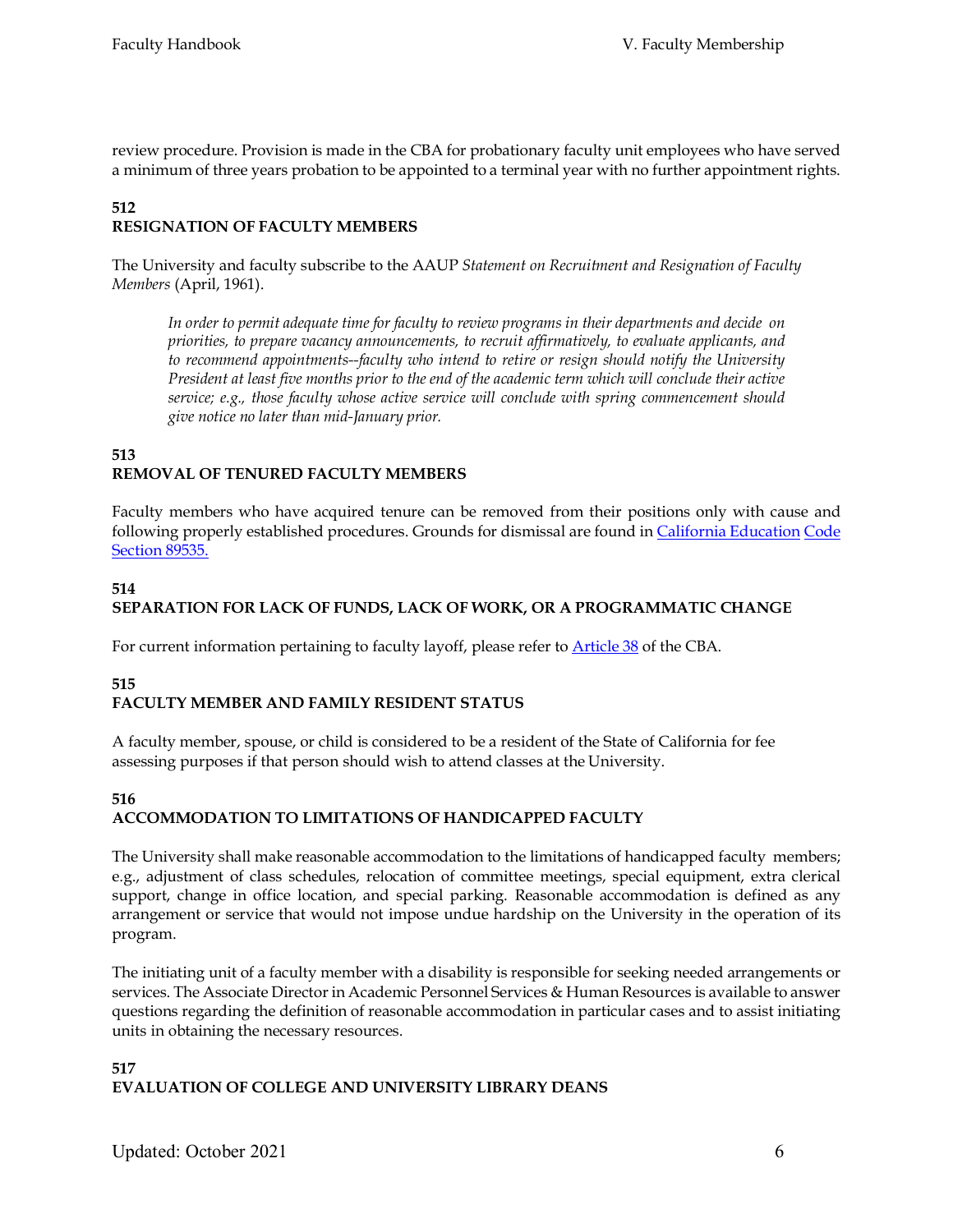The performances of college and university library deans are reviewed annually by the [Provost and Vice](http://www2.humboldt.edu/aavp/) [President for Academic Affairs, w](http://www2.humboldt.edu/aavp/)ho solicits evaluative information from varied university sources. As a part of the evaluation, each department chair should provide a narrative statement concerning administrative performance to the Provost and Vice President for Academic Affairs no later than May 1 of each year. In addition, individual faculty members who wish to do so may provide evaluative statements.

#### **518 POLICY REGARDING ADMINISTRATORS HOLDING ACADEMIC RANK**

The appointment of administrators eligible for academic rank, and thus to tenure in a teaching position on the faculty, is made only after consultation with the faculty of the department(s) affected and may be made at the time of initial appointment and assignment to the administrative position.

The granting of tenure of such administrators is made only after a recommendation by the appropriate committee of the department whose judgment should be based on the candidate's qualifications as a member of the teaching faculty. Criteria and standards for award and tenure are those contained in [Appendix J.](http://www2.humboldt.edu/aavp/faculty-handbook)

## **519**

# **TEMPORARY REPLACEMENT OR SUBSTITUTION FOR REGULARLY ASSIGNED FACULTY**

From time to time, faculty unit employees are prevented from meeting regularly assigned teaching responsibilities due to illness or some other circumstance beyond their control, such as appointment to jury duty or attendance at a meeting at which departmental or institutional attendance is required and to which they are assigned by th[e Provost and Vice President for Academic Affairs.](http://www2.humboldt.edu/aavp/) Under such circumstances, the substitute faculty or part-time faculty account provides limited resources for employing temporary substitutes. It should be noted that these funds are very limited since their use for this purpose reduces the capacity of the University to meet other long-term needs. Ordinarily these funds may not be used to substitute for faculty who elect to attend professional meetings, to act as consultants, either for fees or for honor, or to take additional duties on a voluntary basis. Such short- duration substitute assignments shall normally be up to eighteen (18) class hours and shall be compensated at the faculty substitute rate. Temporary substitute assignments of longer than eighteen

(18) class hours duration shall be compensated by an appropriate workload reduction as soon as practicable or, if the employee is not employed in the next academic term, the employee shall be appropriately compensated upon separation for the class hours taught. Faculty employees may make informal voluntary substitute arrangements of short duration with a colleague and shall consult with the department chair person about such an arrangement.

## **520 FACULTY WORKLOAD**

For information pertaining to faculty workload, please refer to **Article 20** of the CBA.

## **521**

## **ACADEMIC PERSONNEL WITH ASSIGNMENTS OTHER THAN ACADEMIC YEAR**

Some positions are filled by persons who continue to be paid on the basis of class and rank but are employed on a twelve-month period rather than for the academic year. Librarian employees who are employed on a twelve-month basis may elect to be employed for one or more fiscal years on a ten-month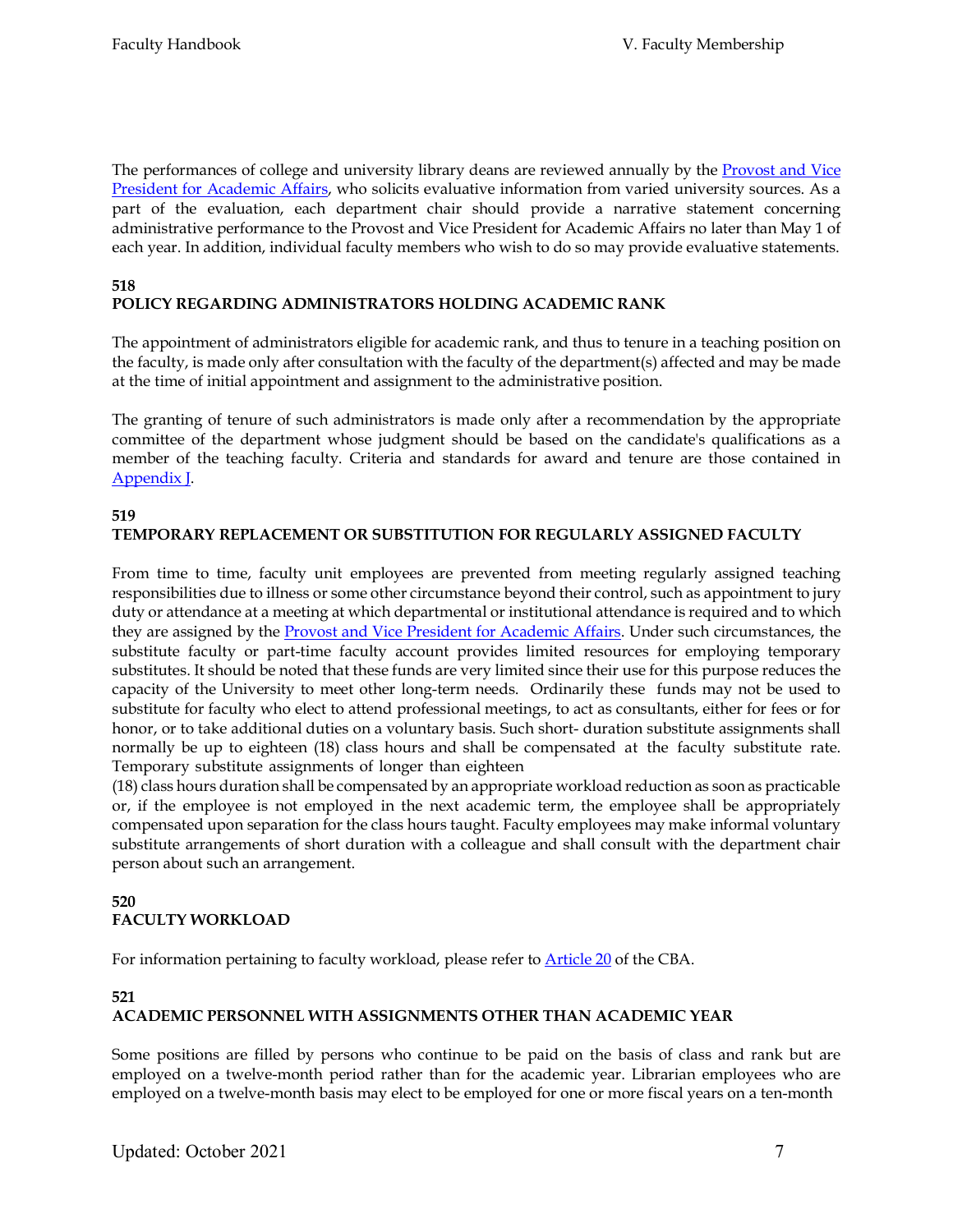basis. Variations in personnel regulations are involved in such cases and are provided for in th[e CBA.](http://www.calstate.edu/LaborRel/Contracts_HTML/CFA_CONTRACT/CFAtoc.shtml)

## **522 COMMENCEMENT**

Policies for commencement are assigned t[o Marketing and Communications](http://www2.humboldt.edu/marcom/campusResources.php?section=commencement) with consultation from college representatives.

Attendance at commencement exercises is expected of all members of the faculty. [Commencement](http://www2.humboldt.edu/commencement/) day is established in the campus academic calendar as a normal work day. Details regarding the exercise will be announced by the deans and chairs of the appropriate colleges. All degree candidates and faculty members are to wear appropriate academic regalia.

Absence by a faculty member from commencement will be for cause and should be requested through the department chair, the college dean and the [Provost and Vice President for Academic Affairs](http://www2.humboldt.edu/aavp/) with appropriate recommendations included.

## **523 SICK LEAVE**

Members of the faculty are included under the provision for sick leave that applies to all California State employees. Following completion of one qualifying pay period, a full-time faculty unit employee is credited with 8 hours of sick leave and is thereafter credited with 8 hours of sick leave for each qualifying pay period. Faculty unit employees who are employed less than full-time accrue credit for sick leave with pay on a pro-rata basis. Sick leave may be used according to the provisions set forth in th[e CBA.](http://www.calstate.edu/LaborRel/Contracts_HTML/CFA_CONTRACT/CFAtoc.shtml) Absence for sick leave after 3 days may be verified by either a physician's statement or other appropriate documentation. Terms, conditions, and procedures pertaining to the accumulation and use of sick leave are found i[n Article 24](http://www.calstate.edu/LaborRel/Contracts_HTML/CFA_CONTRACT/article24.shtml) of the CBA, which should be consulted in the event clarification is required.

#### **524 VACATIONS**

For information pertaining to vacation, please refer to **Article 34** of the CBA.

## **525 PROFESSIONAL DEVELOPMENT**

[Article 25](http://www.calstate.edu/LaborRel/Contracts_HTML/CFA_CONTRACT/article25.shtml) of the CBA describes development opportunities that may be available to eligible faculty members and the procedures under which they may be requested.

## **526 FEE WAIVER**

Full-time faculty unit employees and less than full-time tenured faculty unit employees may be eligible for enrollment in the CSU Fee Waiver program, subject to the provisions of Article 26 of the CBA. A description of this program is provided on the Human Resources web site. Application forms are available in the Academic Personnel Services Office. Courses taken on the fee waiver program shall be job-related courses or career development courses and require an application and approval process.

## **527 COMPUTER COURSEWARE ASSISTANCE FOR FACULTY**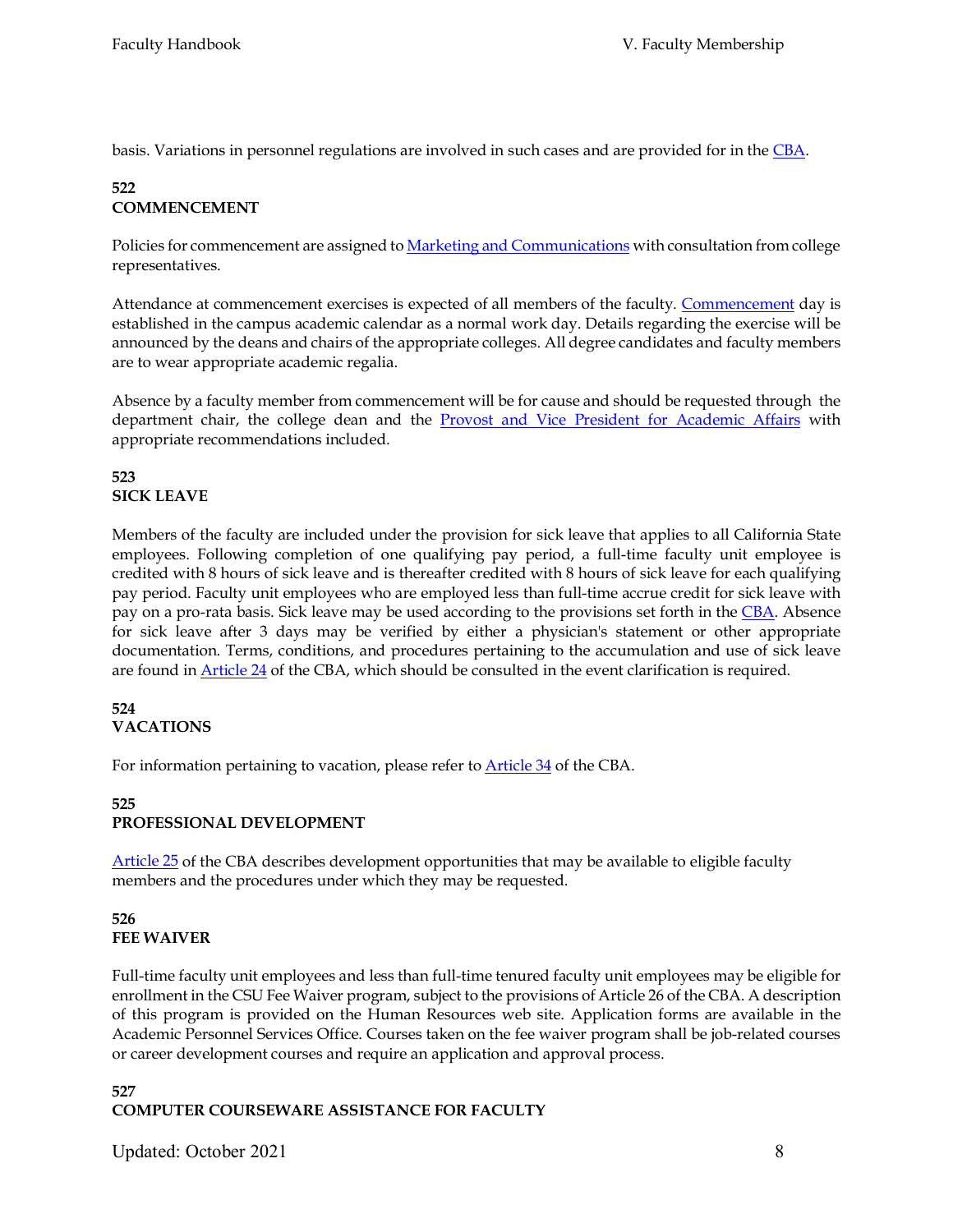The [Office of Academic Affairs](http://www2.humboldt.edu/aavp/) (OAA) has established two facilities, the **Faculty Technology and Solution** [Center](http://iss-tech.humboldt.edu/ftsc/) (FTSC) and the [Courseware Development Center](http://www.humboldt.edu/%7Ecdc/) (CDC). Staff and student assistants are on hand in the FTSC to assist faculty in learning new hardware and software. The CDC takes more complex courseware production, such as multi-media presentations, Web pages, CD-ROMs, and so forth on consignment.

#### **528**

## **SABBATICAL/DIFFERENCE IN PAY LEAVE**

#### *Sabbatical Leave*

Applications for sabbatical leave are requested using HSU [Form 320.](http://www2.humboldt.edu/forms/content/sabbatical-leave-application) CBA [27.2](http://www.calstate.edu/LaborRel/Contracts_HTML/CFA_CONTRACT/article27.shtml) reads, "Full-time faculty members shall be eligible for a sabbatical leave if he/she has served full-time for six (6) years at that campus in the preceding seven (7) year period prior to the leave, and at least six (6) years after any previous sabbatical leave or difference in pay leave. Credit granted towards the completion of the probationary period for service elsewhere shall also apply towards fulfilling the eligibility requirements for a sabbatical." Eligible faculty members submit applications to the **Provost and Vice President for [Academic Affairs](http://www2.humboldt.edu/aavp/)** (currently designee for the President), who then forwards the applications to the Professional Leave Committee for review and recommendation. All applications for sabbatical leave must be accompanied by a report of the most recent sabbatical leave taken, if applicable. The Provost will consider the statement on departmental impact from the applicant's department chair, and the recommendations of the Professional Leave Committee, and respond to the applicant in writing with his/her decision. The response will include the reason(s) for approval or denial, as well as any conditions attached to the leave, if approved. Final approval of a sabbatical leave shall not be granted until the applicant has filed with the Provost and Vice President for Academic Affairs an accepted statement of assets (not including PERS holdings) or a promissory note that is individually or collectively at least equal to the amount of salary paid during the leave. As per University Senate [Resolution #01-00/01-EX](http://www2.humboldt.edu/senate/resolution-docs/2000-2001/01-00-01-FA.htm) approved October 18, 2000, applicants who are denied may request reconsideration, with supporting rationale, from the **Provost and Vice President for** [Academic Affairs](http://www2.humboldt.edu/aavp/) within five days from the first Monday in December. (The Provost's decision regarding the request for reconsideration is due to the applicant within five working days from the date of submission of the request forreconsideration).

Sabbatical leaves are funded for full pay for the period of one semester and at one-half of full salary for two semesters for faculty members who are paid on the basis of class and rank. Librarian faculty unit employees shall be paid while on sabbatical leave at full salary for four months or one-half of full salary for eight months.

While on sabbatical leave, a faculty unit employee is considered to be in work status and therefore generally receives the same fringe benefits provided as if he/she were not on sabbatical leave. [Article 27](http://www.calstate.edu/LaborRel/Contracts_HTML/CFA_CONTRACT/article27.shtml) of the [CBA](http://www.calstate.edu/LaborRel/Contracts_HTML/CFA_CONTRACT/CFAtoc.shtml) outlines the provisions for the sabbatical leave procedure and benefits eligibility. In addition, a faculty member contemplating making application for sabbatical leave should consult the campus Human [Resources](http://www2.humboldt.edu/hsuhr/) Office for current policies and procedures pertaining to benefits.

As stated in the CBA, "a faculty unit employee on sabbatical shall not accept additional and/or outside employment without prior approval of the President."

A sabbatical leave report must be submitted within three months after resumption of active duty following termination of the leave.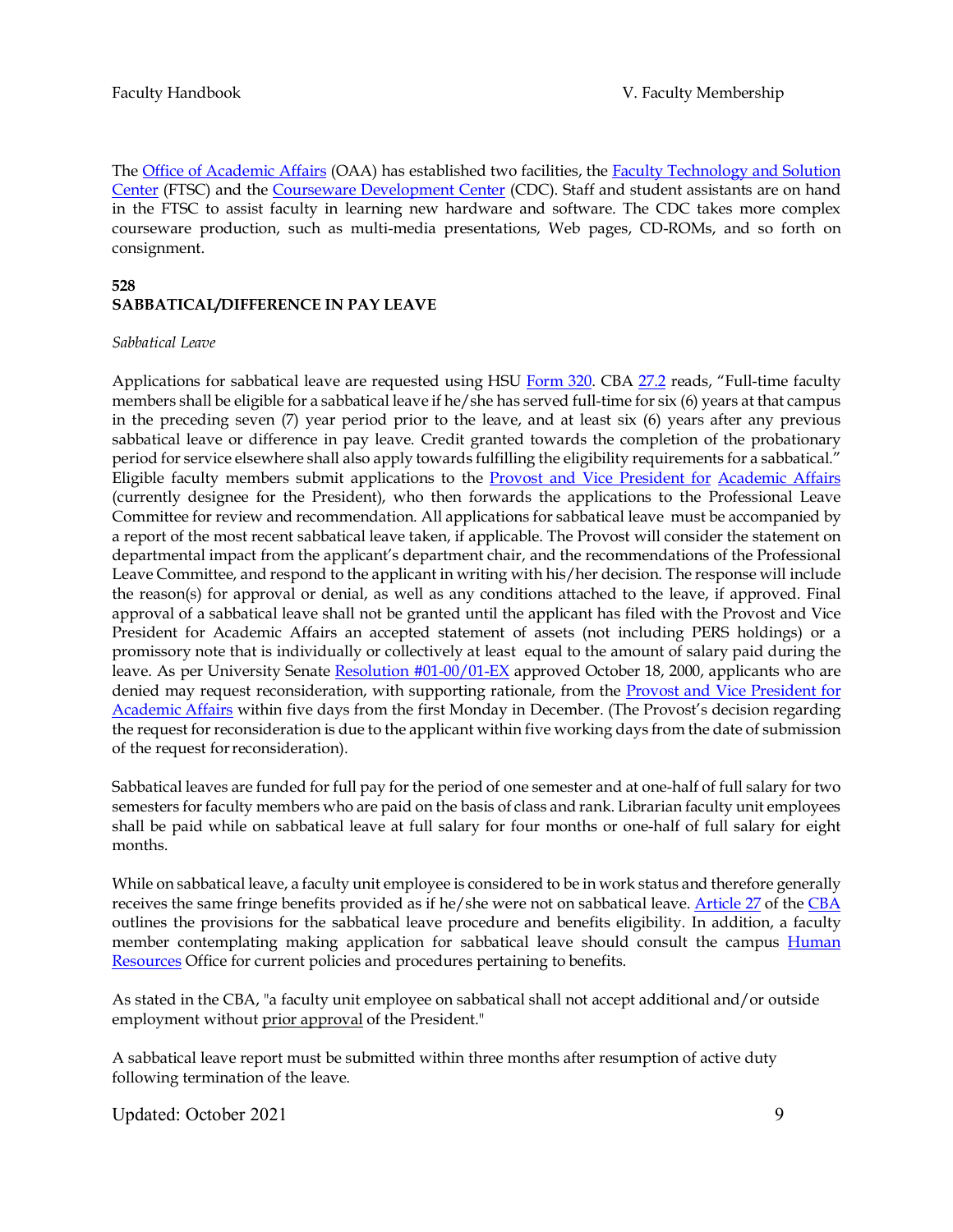#### *Difference in Pay Leave*

Applications for difference in pay leave are requested using HSU [Form 310. C](http://www2.humboldt.edu/forms/content/difference-pay-leave-application)BA [28.4](http://www.calstate.edu/LaborRel/Contracts_HTML/CFA_CONTRACT/article28.shtml) reads, "Full-time faculty unit employee shall be eligible for a difference in pay leave if he/she has served full-time for six (6) years at that campus in the preceding seven (7) year period prior to the leave. Credit granted towards the completion of the probationary period for service elsewhere shall also apply towards fulfilling the eligibility requirements for a difference in pay leave. A faculty unit employee will be eligible for a subsequent difference in pay leave after he/she has served full time for **three** years after the last sabbatical leave or difference in pay leave and has satisfied the obligation in [Article 28.16"](http://www.calstate.edu/LaborRel/Contracts_HTML/CFA_CONTRACT/article28.shtml) which states, "A faculty unit employee shall render service to the CSU upon return from a difference in pay leave at the rate of one (1) term of service for each term of leave." Final approval of a difference in pay leave shall not be granted until the applicant has filed with the [Provost and Vice President for Academic Affairs](http://www2.humboldt.edu/aavp/) a suitable bond or an accepted statement of assets (not including PERS holdings) and/or a promissory note that is individually or collectively at least equal to the amount of salary paid during the leave.

The reviewing body shall be a departmental committee composed of tenured faculty unit employees elected by probationary and tenured faculty. Faculty applying for a difference in pay leave shall not serve on the committee. The recommendation ensuing from such a review shall be submitted to the appropriate college dean. The salary for a difference in pay leave for faculty shall be the difference between the faculty member's salary and the minimum salary of the instructor rank. The salary for a difference in pay leave for a librarian shall be the difference between the employee's salary and the minimum salary of the lowest comparable time base librarian rank. The salary for a difference in pay leave for a counselor shall be the difference between the minimum salary of the instructor rank at the comparable time base.

While on difference in pay leave, a faculty unit employee is considered to be in work status and therefore generally receives the same fringe benefits provided as if he/she were not on a difference in pay leave. [Article 28](http://www.calstate.edu/LaborRel/Contracts_HTML/CFA_CONTRACT/article28.shtml) of the CBA outlines the provisions for the difference in pay leave procedure and benefits eligibility. In addition, a faculty member contemplating making application for a difference in pay leave should consult the campus **Human Resources** Office for current policies and procedures pertaining to benefits. As stated in the [CBA, "](http://www.calstate.edu/LaborRel/Contracts_HTML/CFA_CONTRACT/CFAtoc.shtml)a faculty unit employee granted a difference in pay leave shall not accept additional and/or outside employment without prior approval of the President."

A difference in pay leave report must be submitted within three months after resumption of active duty following termination of the leave.

#### **529 SALARY SCHEDULES**

Salaries of faculty members are based upon a negotiated schedule that involves class, rank, and step characteristics. A salary schedule is published annually by [Academic Personnel Services](http://www2.humboldt.edu/aps/) and appears as [Appendix C](http://www.calstate.edu/hrpims/salary.htm) of the CBA.

## **530 PAY CHECKS**

Pay checks are ordinarily distributed on the last working day of the pay period. They may be picked up at the Cashier's window in the Student & Business Services Building or arrangements may be made with the Payroll Office to have the paycheck sent to the bank of your choice for automatic deposit. The Payroll Office annually publishes the [Green and Gold Calendar](http://www2.humboldt.edu/events/) which contains pay dates and holidayschedules.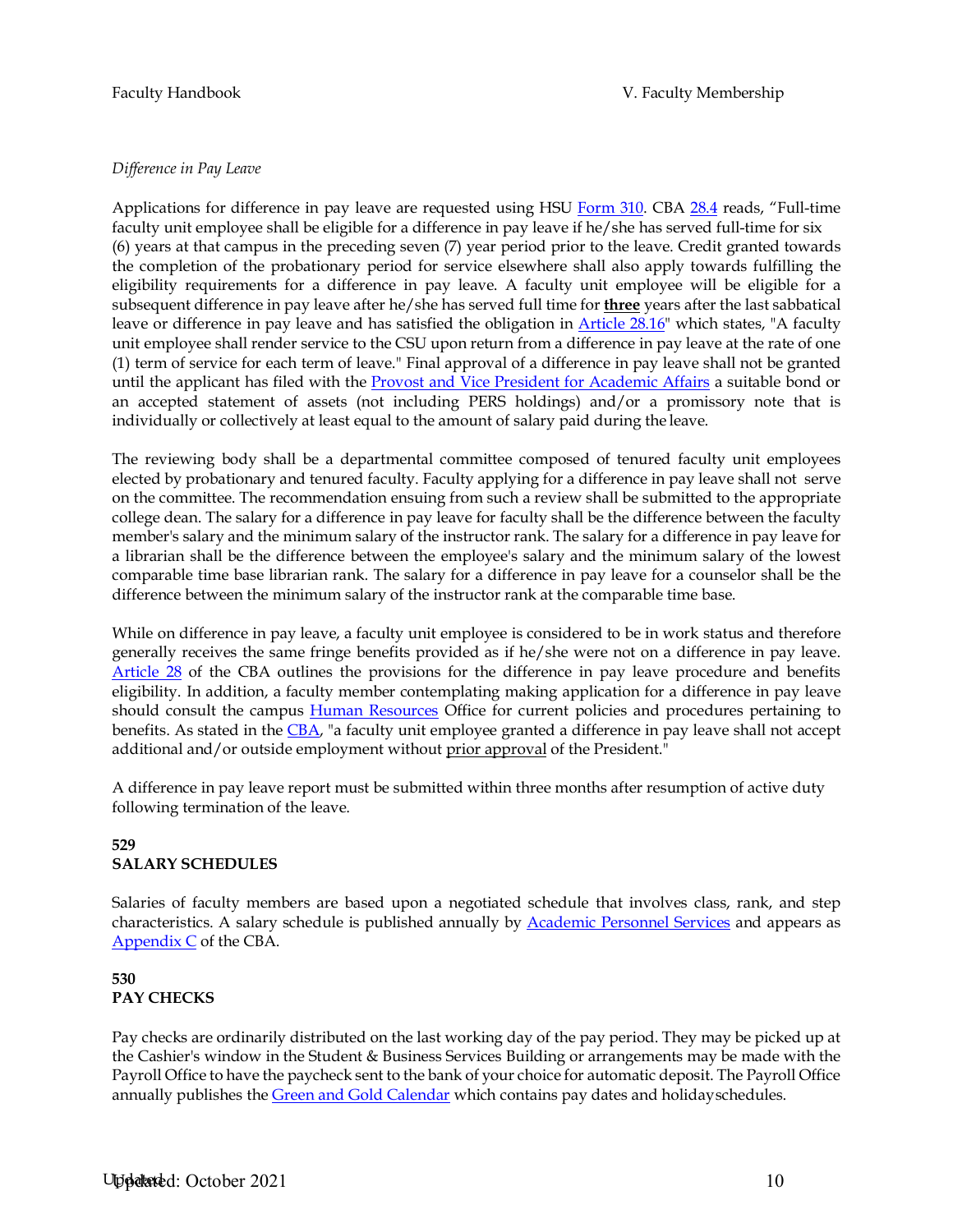Deductions are made from paychecks for federal/state withholding income tax, retirement contributions, and social security. Additional deductions are made upon authorization of the employee.

# **531**

## **MATERNITY/PATERNITY LEAVE POLICY**

Please refer to the [Unit 3 Faculty CBA, A](http://www.calstate.edu/laborrel/contracts_html/current_cba.shtml)rticles 23.4 through 23.6, for provisions covering Parental Leave.

#### **532 HEALTH AND OTHER INSURANCE**

Group insurance plans provide basic and major medical health insurance, dental insurance, and vision care and are available through payroll deduction. The cost of the various plans varies depending upon the plan selected and the overage of family members. There is state participation in the cost of these plans. Automobile, life, income protection, and accidental death and dismemberment insurance plans, and longterm care plans also are available through payroll deduction. Some employee organizations offer various types of voluntary insurance plans, and these organizations should be contacted to obtain additional information. Details regarding the state-sponsored health and other insurance plans may be obtained from the [Human Resources Office.](http://www2.humboldt.edu/hsuhr/)

## **533 EMPLOYEE ASSISTANCE PROGRAM (EAP)**

The Employee Assistance Program  $(EAP)$  assists employees with psychological, chemical, marital, family, or workplace related problems. Two, one-hour sessions of counseling are offered at no cost to the employee. If further help is needed, employees are referred to an appropriate agency or therapist. No information is reported to the University administration or to the Human Resources Office. Employees seeking assistance should contact the **Human Resources Office** for the EAP's phone number.

## **534**

## **TAX-DEFERRED ANNUITY PROGRAM**

All faculty unit employees are eligible to participate in the tax deferred annuity program (403b) approved by the Trustees of the CSU. Details regarding this program and the authorized list of 403b companies may be obtained from the *Human Resources Office*. There are also other deferred compensation plans available.

#### **535 CREDIT UNIONS**

The [California State and Federal Employees No. 20 Credit Union, l](http://csfecu20.com/site/)ocated in Eureka, offers credit union services to all employees of the University. Some employee organizations also maintain a credit union for the use of their members. Information on these credit unions should be obtained from the organizations. Information on the state employee's credit union may be obtained from the [Human](http://www2.humboldt.edu/hsuhr/) [Resources Office](http://www2.humboldt.edu/hsuhr/) or by contacting the credit union office directly.

## **536 WORKERS' COMPENSATION**

The purpose o[f Workers' Compensation](http://www2.humboldt.edu/hsuhr/employee/compensation/index.html) is to assist an employee who has had a job-related injury by paying all medical expenses and providing the employee with partial compensation for income lost while the employee is unable to work. If injury results in death, death benefits are provided for the surviving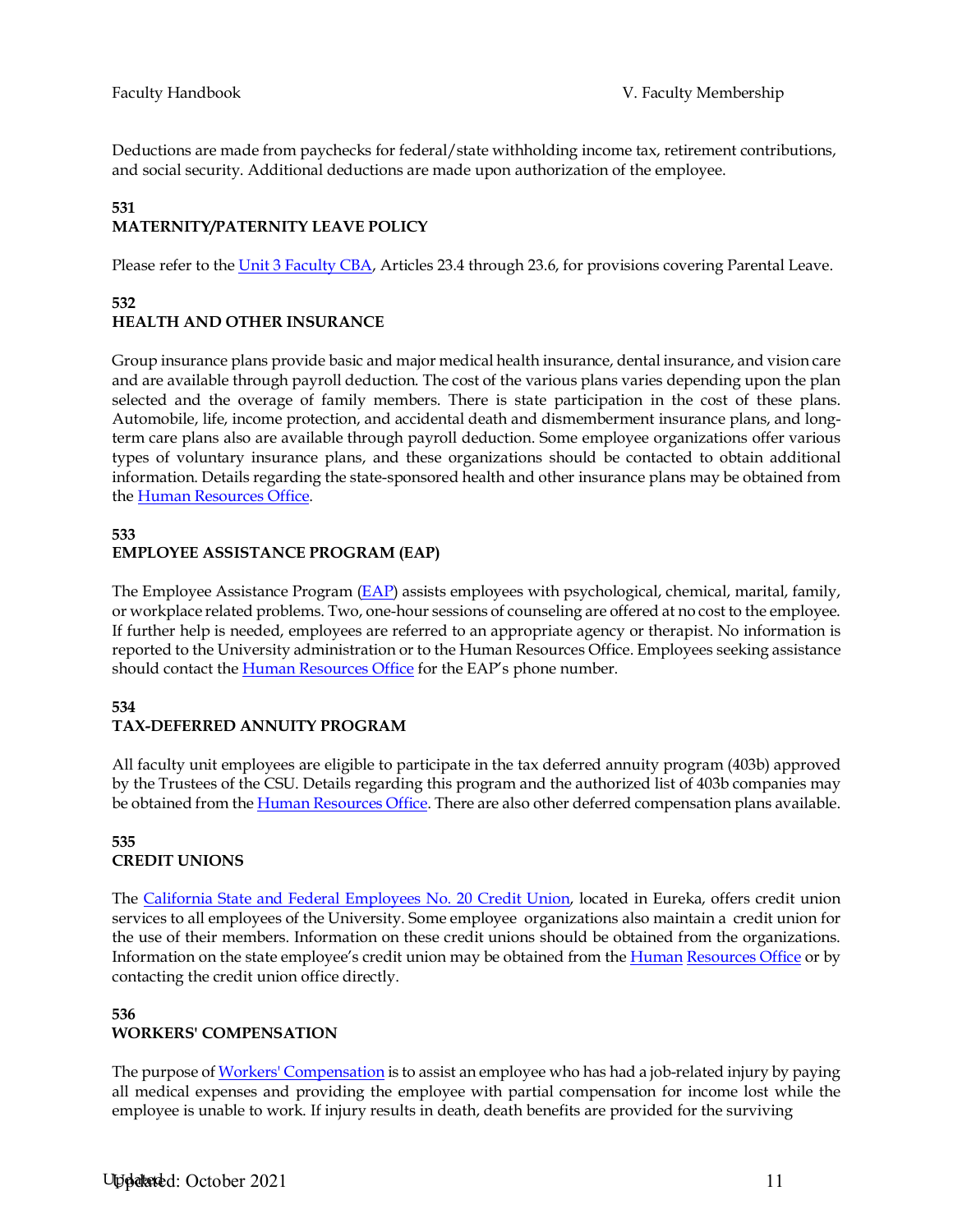spouse and dependents. The University provides Workers' Compensation to all employees injured on the job.

#### **537 NONINDUSTRIAL DISABILITY INSURANCE/LEAVE**

Nonindustrial Disability Insurance (NDI) is a wage continuation program. It is a fringe benefit completely paid by the State. There are no employee contributions, enrollment fees, or medical examinations required in order to be covered. The program provides benefits of one-half gross pay up to

\$125 a week. Benefits are payable once a month for a maximum of 26 weeks during any one continuous period of disability. Additional information may be obtained from the *Human Resources Office*.

## **538 UNEMPLOYMENT INSURANCE**

Faculty are covered by provisions of the state's Unemployment Insurance Program, effective July 1, 1972. Further information on this program is available through the **Employment Development Department** [\(EDD\).](http://www.edd.ca.gov/)

## **539 RETIREMENT**

Faculty members become members of the California Public Employees' Retirement System (Ca[lPERS\)](http://www.calpers.ca.gov/) if their initial appointment is for a minimum of one academic year. Employees are required to contribute a percentage of their gross monthly salary per month. There is a cap on annual salary that can be used to calculate retirement benefits. The contribution is not subject to federal and state taxes. Retirement benefits are based on the number of years of service, rates of pay received, and attained age at retirement. Various options for retirement benefits are available upon retirement. Further information about the Public Employees' Retirement System is available from th[e Human Resources Office](http://www2.humboldt.edu/hsuhr/index.html) or [www.callpers.ca.gov.](http://www.callpers.ca.gov/)

Part-Tine, Seasonal, and Temporary (PST) Retirement Plan – Employees who are not eligible for CalPERS retirement are required to participate in the PST Retirement Plan administered by CalHR in lieu of Social Security. Employees enrolled in this plan contribute 7.5% of their gross wages, on a pre-tax basis, to a retirement account that is available upon separation of employment.

*[Faculty Early Retirement Program](http://www.calstate.edu/LaborRel/Contracts_HTML/CFA_CONTRACT/article29.shtml) -* This program allows tenured faculty members who are eligible for service retirement under CalPERS to elect service retirement and return to work each succeeding academic year (for up to a maximum of five years) at fifty percent (50%) of the employee's regular time base in the year immediately preceding retirement. Additional information may be obtained from [Academic Personnel](http://www2.humboldt.edu/aps/)  [Services](http://www2.humboldt.edu/aps/) and from Article 29 of th[e Unit 3 Faculty CBA.](http://www.calstate.edu/laborrel/contracts_html/current_cba.shtml)

*[Pre-retirement Reduction in Time Base Program](http://www.calstate.edu/LaborRel/Contracts_HTML/CFA_CONTRACT/article30.shtml)* - This program allows eligible tenured faculty unit employees to phase into actual retirement through reduction in time base to an average of two-thirds, one-half, or onethird of full time while maintaining full retirement and other benefits for a maximum of five years. Additional information may be obtained fro[m Academic Personnel Services](http://www2.humboldt.edu/aps/) and from Article 30 of th[e Unit](http://www.calstate.edu/laborrel/contracts_html/current_cba.shtml)  [3 Faculty CBA.](http://www.calstate.edu/laborrel/contracts_html/current_cba.shtml)

**540 EMERITUS FACULTY**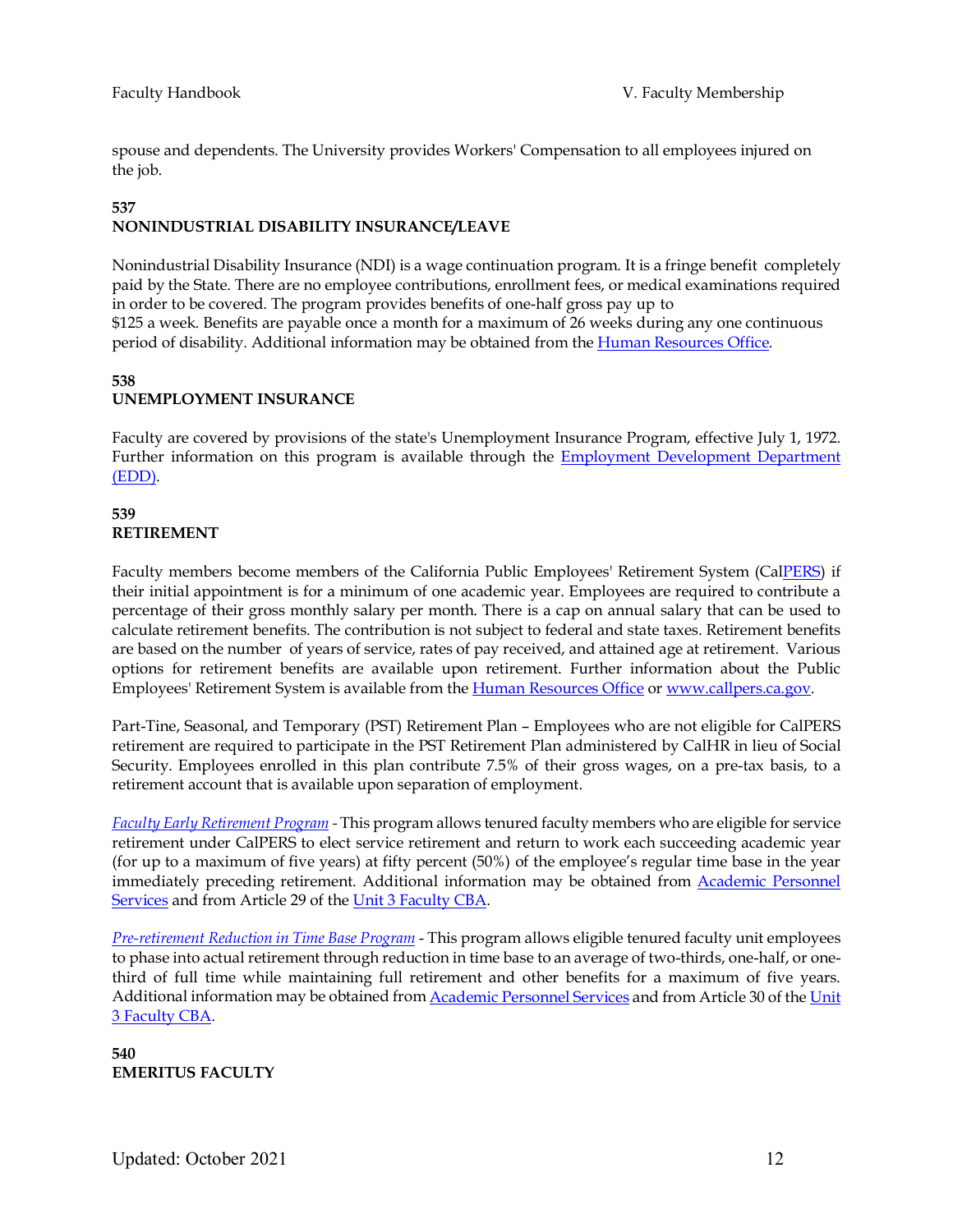Emeriti faculty and staff are considered an important and integral part of the university community. The University recognizes the benefits and privileges of continued participation of retired faculty and staff in the academic life of the institution. Emeritus status may be granted to any academic, administrative, staff or faculty member upon the written recommendation by a personnel committee, Department Chair, Supervisor in their academic unit or working unit, or HSU Emeritus and Retired Faculty and Staff Association subsequent to the approval by a majority of the University Senate.

Recommendations for conferring emeritus status shall be based upon: retirement from the California State University; having provided ten or more years of full-time service or its aggregated equivalent at this campus; and meritorious contributions to teaching, scholarship, and/or service to CSU. In special circumstances, the University Senate may award emeritus status to faculty or staff with less than 10 years of cumulative service.

Emeritus status may be revoked by a majority vote of Senate when the title holder has been found guilty of a significant criminal offence or with fraud, or has been found to be engaged in activities which have brought disrepute to the University. Prior to such a vote, the involved individual or their representative(s) are entitled to present a written defense to the University Senate. A person whose emeritus status has been revoked may appeal to the University Senate for reinstatement, which may be conferred by a majority vote.

#### Emeritus Status – Benefits

The University should, so far as space, resources, and priorities permit, offer amenities to emeritus faculty and staff to recognize their continuing membership in the university community, including but not limited to: an invitation to join the HSU Emeritus and Retired Faculty and Staff Association (ERFSA), whereby other benefits may be sustained; listing in the program of the commencement ceremony closest to their retirement; an invitation to participate in department, school/college and university functions, such as convocation, commencement, and other celebrations; services normally extended to active faculty and staff, including an email account, , parking, and the same discounts available to active staff and faculty for use of campus recreational facilities, activities and cultural events, and resources.

Faculty and staff emeriti may place the Latin designation emeritus or emerita following the title of their highest academic or administrative position on official correspondence, ( i.e., Professor Emerita, Professor Emeritus, or Lecturer Emeritus, Lecturer Emerita, Librarian Emerita,

Librarian Emeritus, Counselor Faculty Emeritus, Counselor Faculty Emerita, Coach Emeritus, Coach Emerita, Staff Emeritus, and Staff Emerita); academic faculty emeriti will be listed in a position of honor on a prominent University website and in appropriate University publications.

The University should, so far as space, resources, and priorities permit, offer amenities to assist faculty emeriti in their scholarly or professional pursuits, including but not limited to: the assignment of an appropriate office space if available and access to equipment or services; the right to compete for research grants through the Sponsored Programs Foundation; use of the library; attendance at department faculty meetings as ex-officio, non-voting members with floor privileges; the same discounts for use of academic resources such as books and software as active faculty; eligibility for the appointment and/or election to faculty committees; and free parking.

Decisions about the provision of resources should be broadly consultative and should include officials from affected units (i.e., Chairs when Department resources are involved, Deans when college resources are involved, etc.).

## **541 BLOOD BANK**

Information regarding scheduling for blood donations and instructions for the use of the services of the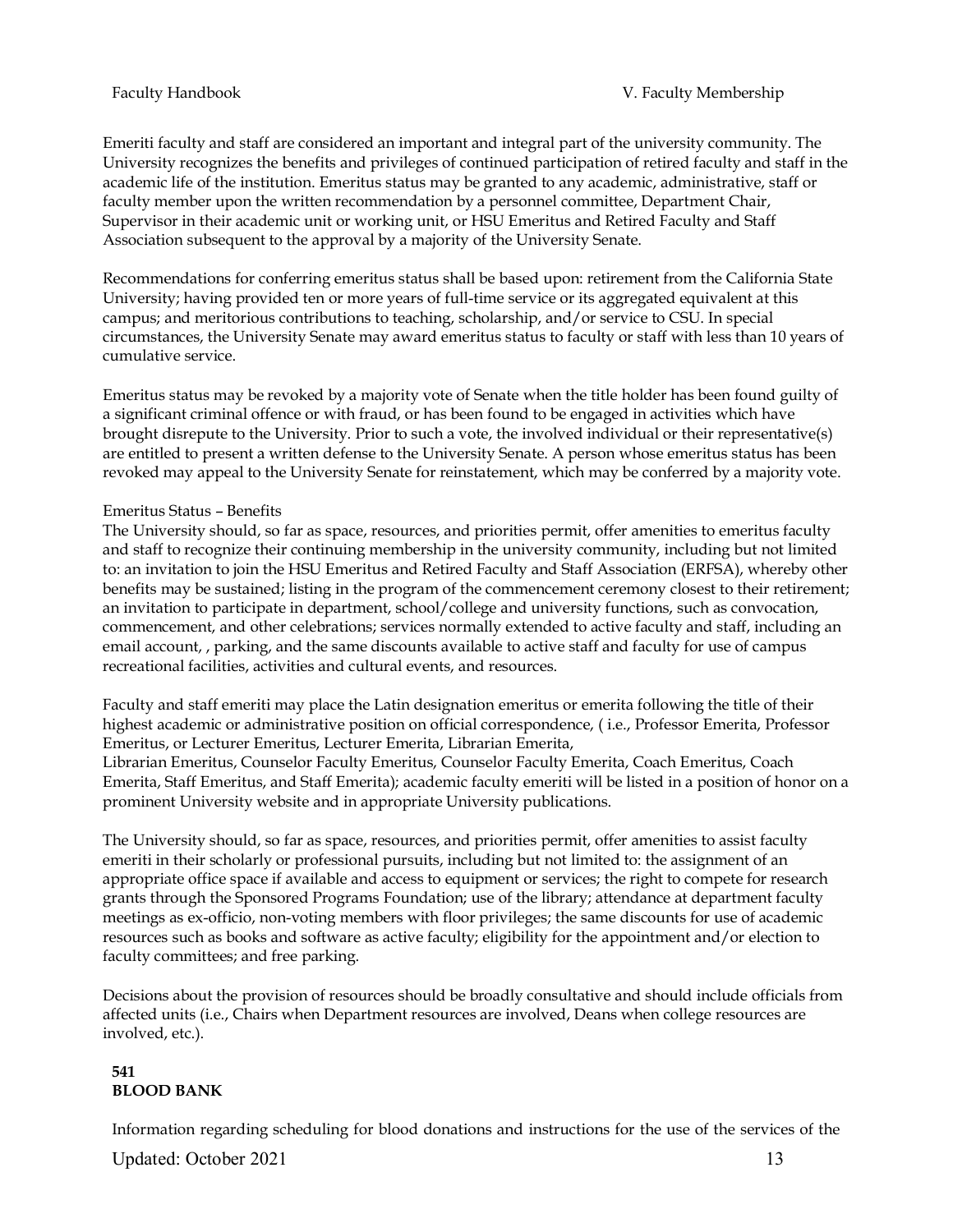blood bank is distributed by th[e Northern California Community Blood Bank.](http://www.nccbb.net/bloodmobile-schedule.html)

## **542 ROOM AND OFFICE ASSIGNMENTS**

Room and faculty office assignments are the responsibility of th[e Office for Academic Affairs](http://www2.humboldt.edu/aavp/) in consultation with the deans of the various colleges.

## **543 TRAVEL**

Travel from the campus to various parts of the state for university-related purposes is a normal aspect of faculty function. Prior to travel, provision for coverage of assigned duties and authorization to be absent from the campus must be obtained. The faculty Request for Authorization to Travel form [\(Request for](http://www2.humboldt.edu/forms/node/316) [Authorization to Travel\)](http://www2.humboldt.edu/forms/node/316) is available on the University's Forms web site. Use of this form is imperative to protect the status of the faculty member while traveling.

Additional information pertaining to policies and procedures for processing travel requests and travel expense claims may be found in the **HSU Travel Manual**. Also see [Appendix W](http://www2.humboldt.edu/aavp/faculty-handbook) for additional information pertaining to faculty travel.

## **544 PROFESSIONAL ETHICS**

The University and the faculty subscribe to the *Statement on Professional Ethics* issued by the American Association of University Professors (adopted April 1966 and revised June 1987). (See [Appendix U\)](http://www2.humboldt.edu/aavp/faculty-handbook)

#### **545 PROFESSIONAL ORGANIZATIONS**

A number of professional organizations have chapters on the campus of the University. These include those which embrace in their membership eligibility all teaching members of the faculty as well as those which are restricted in membership to those with a specific academic or other interest. National, state, and local area organizations are represented. The major state organizations with appeal to the faculty at large are represented.

Membership in such organizations is considered a matter of personal decision by the individual faculty member and participation in their programs and activities is considered normal expression for those with professional commitment.

## **546 FACULTY CONSULTANT SERVICES**

It is considered a normal aspect of academic life that faculty members may be asked to furnish professional, competent services as privately employed consultants. Such outside employment shall not conflict with normal work assignments or satisfactory performance of all duties of the faculty unit employees. (See [Article 35](http://www.calstate.edu/LaborRel/Contracts_HTML/CFA_CONTRACT/article35.shtml) of the CBA)

## **547 ADDITIONAL EMPLOYMENT**

Updated: October 2021 14 Any employment compensated by the CSU, funded by the general fund or non-general fund (including CSU auxiliaries) that is in addition to the primary or normal employment of a faculty unit employee is referred to as additional employment. [Article 36](http://www.calstate.edu/LaborRel/Contracts_HTML/CFA_CONTRACT/article36.shtml) of the CBA and Executive Memorandum P99-1 provide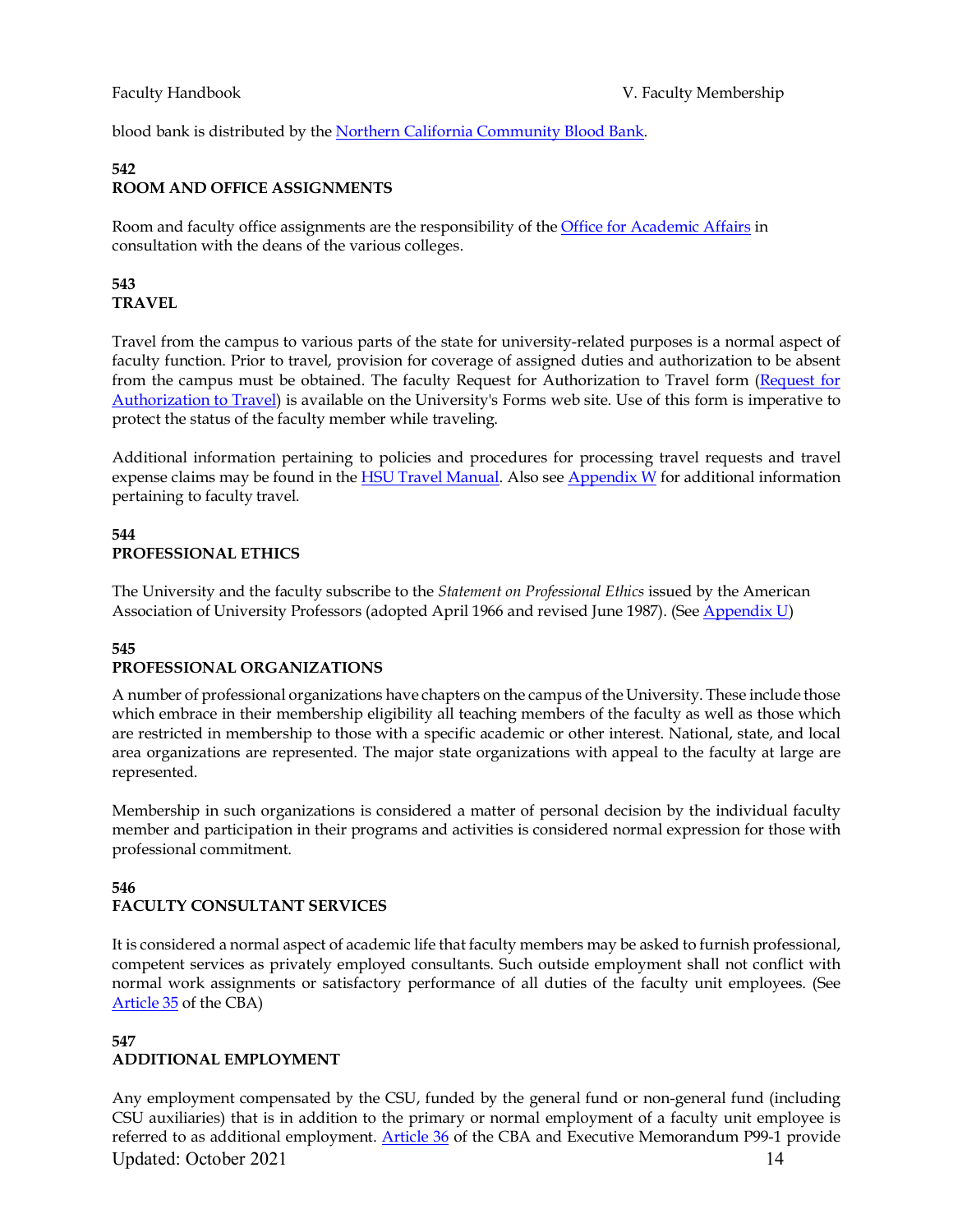further description and limitations pertaining to additional employment.

## **548 ACADEMIC FREEDOM**

The University and the faculty subscribe to the statement on academic freedom contained in the [AAUP](http://www.aaup.org/) *[Statement on Academic Freedom and Tenure,](http://www.aaup.org/statements/Redbook/1940stat.htm)* 1940 Statement of Principles (see [Appendix P\)](http://www2.humboldt.edu/aavp/faculty-handbook).

#### **549 POLITICAL ACTIVITIES OF EMPLOYEES**

The University and its faculty are committed to the **AAUP** statement on academic freedom, including statements regarding the rights and responsibilities of the faculty member as a citizen. The political rights of staff members are protected. The political activities of the individual faculty member, including advocating passage or defeat of a ballot proposition, are considered to be matters of private decision. State resources may not be used to support these activities; however, State resources can be used to inform voters about a ballot proposition as long as the information is not promotional innature.

## **550 FREEDOM AND RESPONSIBILITY**

The University and the faculty subscribe to the statement on freedom and responsibility by the [AAUP](http://www.aaup.org/) (October 1970). A copy of this statement, which was approved by the 1970-7[1 University Senate,](http://www2.humboldt.edu/senate/) is located in [Appendix](http://www2.humboldt.edu/aavp/faculty-handbook) U.

## **551 LEGAL RESPONSIBILITY**

A faculty member, though a public employee, may be liable for injury caused by an act or omission in the same way as is a private person. However, a faculty member may request the CSU, via the [Provost and](http://www2.humboldt.edu/aavp/) [Vice President for Academic Affairs, t](http://www2.humboldt.edu/aavp/)o defend him or her against a claim occurring within the scope of his or her employment. A potential for personal liability exists in some patterns of teaching, particularly the laboratory, the field trip, and situations involving physical activity. See Appendix  $L$  for information regarding liability for employees of the CSU, based on legal opinion from the Office of the Vice Chancellor and General Counsel.

The use of land or a facility owned by a private individual by students or employees on university business should be accompanied by a "hold harmless" clause in order to furnish liability protection to the private individual. A written statement to this effect may be obtained from the University Risk Manager.

Legal questions involving the use of the services or opinions of the General Counsel relating to liability should be directed to the [Provost and Vice President for Academic Affairs.](http://www2.humboldt.edu/aavp/)

## **552 DEATH OF A UNIVERSITY EMPLOYEE**

It has long been the custom on the death of a university employee (both current and former) to fly the flag on the University flagpole at half mast for one day, usually the day of the memorial service. With the approval of the President, lowering of the flag shall be coordinated with University Police (see [Executive](http://www2.humboldt.edu/policy/PEMP03-03Campus-Bereavement-Lowering-Flag) [Memorandum](http://www2.humboldt.edu/policy/PEMP03-03Campus-Bereavement-Lowering-Flag) P03-03).

Contact the [Human Resources Office](http://www2.humboldt.edu/hsuhr/) for detailed information on death benefits.